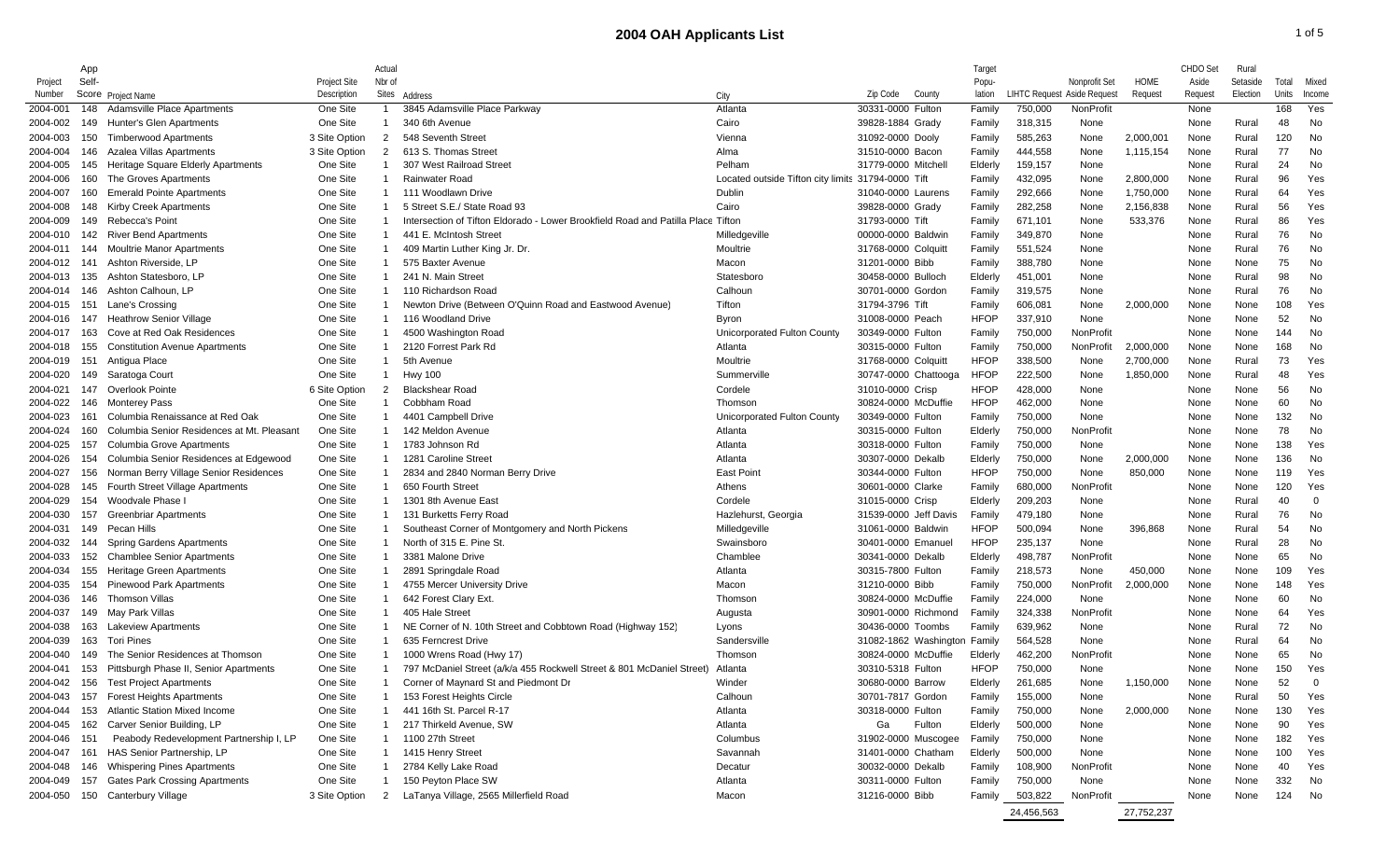## **2004 OAH Applicants List** 2 of 5

 $\overline{\phantom{a}}$ 

|                                                                            |                                                                          |                                                            |                      |                    | Owne         |                                                            |                                     |                      | Owner |
|----------------------------------------------------------------------------|--------------------------------------------------------------------------|------------------------------------------------------------|----------------------|--------------------|--------------|------------------------------------------------------------|-------------------------------------|----------------------|-------|
| Project                                                                    |                                                                          |                                                            | <b>Owner Address</b> |                    | $\mathsf{r}$ |                                                            |                                     |                      | Phone |
| Number Proposed Activity                                                   | <b>Ownership Entity</b>                                                  | Owner Address 1                                            | $\mathfrak{D}$       | <b>Owner City</b>  | State        | Owner Zip Owner Contact                                    | <b>Owner Email</b>                  | Owner Phone          | Ext   |
| 2004-001 New Construction                                                  | Adamsville Place Apartments, LP                                          | 100 Peachtree Street                                       | 700                  | Atlanta            | Ga           | 30303-0000 Raymond L. Kuniansky, Jr raykuniansky@andpi.org |                                     | (404) 522-2637 x15   |       |
| 2004-002 Rehabilitation                                                    | JT Hunter's Glen, LP                                                     | 2409 Bemiss Road                                           |                      | Valdosta           | GA           | 31602-0000 Mary T. Johnson                                 | tish.johnson@dewarproperties.com    | (229) 242-7759 232   |       |
| 2004-003 Rehabilitation                                                    | JT Timberwood, LP                                                        | 2409 Bemiss Road                                           |                      | Valdosta           | GA           | 31602-0000 Mary T. Johnson                                 | tish.johnson@dewarproperties.com    | (229) 242-7759 232   |       |
| 2004-004 Acquisition, Rehabilitation                                       | JT Azalea Villas, LP                                                     | 2409 Bemiss Road                                           |                      | Valdosta           | GA           | 31602-0000 Mary T. Johnson                                 | tish.johnson@dewarproperties.com    | (229) 242-7759 232   |       |
| 2004-005 Rehabilitation                                                    | JT Heritage Square, LP                                                   | 2409 Bemiss Road                                           |                      | Valdosta           | GA           | 31602-0000 Mary T. Johnson                                 | tish.johnson@dewarproperties.com    | (229) 242-7759 232   |       |
| 2004-006 New Construction                                                  | Tifton Grove Apartments, L.P.                                            | 2967 Ross Clark Circle                                     |                      | Dothan             | AL           | 36301-0000 Gary Hall                                       | GHall001@aol.com                    | (334) 794-2678       |       |
| 2004-007 New Construction                                                  | Dublin Hall Apartments, L.P.                                             | 2967 Ross Clark Circle                                     |                      | Dothan             | AL           | 36301-0000 Gary Hall                                       | GHall001@aol.com                    | (334) 794-2678       |       |
| 2004-008 New Construction                                                  | Kirby Creek Apartments, LP                                               | 920 Florence Blvd.                                         |                      | Florence           | AL           | 35631-0000 Allan Rappuhn                                   | arappuhn@gatewaymgt.com             | (256) 760-9657       |       |
| 2004-009 New Construction                                                  | Rebecca's Point. LLC                                                     | 2700 Wycliff Road                                          | Suite 312            | Raleigh            | <b>NC</b>    | 27607-0000 Rick Haymond                                    | Rick.Haymond@suntrust.com           | (706) 663-0658       |       |
| 2004-010 Acquisition, Rehabilitation                                       | River Bend Apts Redevelopment, LP                                        | 504 Fair Street                                            |                      | Atlanta            | GA           | 30313-0000 H. Jerome Russell                               | jrussell@hjrussell.com              | (404) 330-1000       |       |
| 2004-011 Acquisition, Rehabilitation                                       | Moultrie Manor Apts, LP                                                  | 504 Fair Street                                            |                      | Atlanta            | GA           | 30313-0000 H. Jerome Russell                               | jrussell@hjrussell.com              | (404) 330-1000       |       |
| 2004-012 Acquisition, Rehabilitation                                       | Ashton Riverside, LP                                                     | 7000 Central Parkway, NE                                   | 1100                 | Atlanta            | GA           | 30328-0000 Rhett J. Holmes                                 | rhettholmes@ambling.com             | (678) 320-3780       |       |
| 2004-013 Acquisition, Rehabilitation                                       | Ashton Statesboro, LP                                                    | 7000 Central Parkway, NE                                   | 1100                 | Atlanta            | GA           | 30328-0000 Rhett J. Holmes                                 | rhettholmes@ambling.com             | (678) 320-3780       |       |
| 2004-014 Acquisition, Rehabilitation                                       | Ashton Calhoun, LP                                                       | 7000 Central Parkway, NE                                   | 1100                 | Atlanta            | GA           | 30328-0000 Rhett J. Holmes                                 | rhettholmes@ambling.com             | (678) 320-3780       |       |
| 2004-015 New Construction                                                  | Lane's Crossing, LP                                                      | 615 Crescent Executive Court                               | 120                  | Lake Mary          | <b>FL</b>    | 32746-0000 Todd L. Borck                                   | tborck@wendovergroup.com            | $(407)$ 333-3233 13  |       |
| 2004-016 New Construction                                                  | Heathrow Senior Village, L.P.                                            | P.O. Box 56                                                |                      | <b>Fort Valley</b> | GA           | 31030-0000 William B. Collins III                          | potemk1@bellsouth.net               | (478) 825-7754       |       |
| 2004-017 New Construction, Rehabilitation Cove at Red Oak Apartments, L.P. |                                                                          | 3060 Peachtree Rd.                                         | Suite 900            | Atlanta            | GA           | 30305-0000 Chase Northcutt                                 | chase@rha.net                       | (404) 364-2900       |       |
| 2004-018 New Construction                                                  | Constitution Avenue Apartments Limited Partnership 3060 Peachtree Street |                                                            | Suite 900            | Atlanta            | GA           | 30305-0000 Chase Northcutt                                 | chase@rhanet.org                    | (404) 364-2900       |       |
| 2004-019 New Construction, Rehabilitation Antigua Place                    |                                                                          | 135 North Washington Street                                |                      | Summerville        | GA           | 30747-0447 Jerry W. Braden                                 | jerrybraden@alltel.net              | (706) 857-1414       |       |
| 2004-020 New Construction                                                  | Saratoga Court                                                           | 135 North Washington Street                                |                      | Summerville        | GA           | 30747-0447 John R. Johnson                                 | john@thebradengroup.com             | (770) 383-3815       |       |
| 2004-021 New Construction                                                  | Overlook Pointe, L.P.                                                    | 135 North Washington Street                                |                      | Summerville        | GA           | 30747-0447 Jerry W. Braden                                 | jerrybraden@alltel.net              | (706) 857-1414       |       |
| 2004-022 New Construction                                                  | <b>Monterey Pass</b>                                                     | 135 North Washington Street                                |                      | Summerville        | GA           | 30747-0447 John R. Johnson                                 | john@thebradengroup.com             | (706) 857-1414       |       |
| 2004-023 New Construction                                                  | Columbia Renaissance at Red Oak, L.P.                                    | 1718 Peachtree Street                                      | Suite 684            | Atlanta            | GA           | 30309-0000 Clara Trejos                                    | ctrejos@columbiares.com             | (404) 874-5000 118   |       |
| 2004-024 New Construction                                                  | Columbia Senior Residences at Mt. Pleasant, L.P.                         | 1718 Peachtree Street                                      | Suite 684            | Atlanta            | GA           | 30309-0000 Noel F. Khalil                                  | nkhalil@columbiares.com             | (404) 874-5000 111   |       |
| 2004-025 New Construction                                                  | Columbia Grove, L.P.                                                     | 1718 Peachtree Street                                      | Suite 684            | Atlanta            | GA           | 30309-0000 Clara Trejos                                    | ctrejos@columbiares.com             | $(404)$ 874-5000 118 |       |
| 2004-026 New Construction                                                  | Columbia Senior Residences at Edgewood, L.P.                             | 1718 Peachtree Street                                      | Suite 684            | Atlanta            | GA           | 30309-0000 Clara Trejos                                    | ctrejos@columbiares.com             | (404) 874-5000 118   |       |
| 2004-027 New Construction                                                  | Norman Berry Village Senior Residences, L.P.                             | c/o 2000 RiverEdge Parkway                                 | 950                  | Atlanta            | GA           | 30328-0000 David H. Dixon                                  | dave@norsouthatl.com                | (770) 850-8280 1101  |       |
| 2004-028 New Construction                                                  | Fourth Street Village, LP                                                | 191 Edgewood Avenue                                        |                      | Atlanta            | GA           | 30303-0000 Darren Pence                                    | Darren@cooperativeresourcecenter.or | (404) 521-1855       |       |
| 2004-029 Acquisition, Rehabilitation                                       | Blackshear Apartments Nantahala, LP                                      | 315 Little Creek Road                                      |                      | Highlands          | NC           | 287410-0000 William J. Rea, Jr.                            | billrea@readevelop.com              | (828) 526-2644       |       |
| 2004-030 Acquisition, Rehabilitation                                       | Greenbriar Hazlehurst, L.P.                                              | 3548 North Crossing Circle                                 |                      | Valdosta           | GA           | 31602-0000 David A. Brown                                  | invmgt@bellsouth.net                | (229) 247-9956 12    |       |
| 2004-031 New Construction                                                  | Pecan Hills of Millegeville, L.P.                                        | 1544 S. Main St (PO Box 170)                               |                      | Fyffe              | AL           | 35971-0000 Lowell R. Barron II                             | barronIc@aoI.com                    | (256) 623-3813 222   |       |
| 2004-032 New Construction                                                  | Spring Gardens, LP                                                       | PO Box 170 (1544 S. Main St.)                              |                      | Fyffe              | AL           | 35971-0000 Lowell R. Barron II                             | barronIc@aol.com                    | (256) 623-3813 224   |       |
| 2004-033 New Construction                                                  | Mercy Housing Georgia V, L.P.                                            | 615 Peachtree Street NE                                    | <b>Suite 1105</b>    | Atlanta            | GA           | 30308-0000 Kathleen Brownlee                               | kbrownlee@mercyhousing.org          | (404) 873-3822       |       |
| 2004-034 Acquisition, Rehabilitation                                       | Heritage Green Apartments Limited Partnership                            | One Buckhead Plaza, 3060 Peachtree Road, NW, Suite 900 900 |                      | Atlanta            | GA           | 30305-0000 Chase Northcutt                                 | chase@rhanet.org                    | (404) 364-2900       |       |
| 2004-035 New Construction                                                  | Pinewood Park Partners, L.P.                                             | One Buckhead Plaza, 3060 Peachtree Road, NW                | Suite 900            | Atlanta            | GA           | 30305-0000 Chase Northcutt                                 | chase@rhanet.org                    | (404) 364-2937       |       |
| 2004-036 Acquisition, Rehabilitation                                       | Thomson Villas, L.P.                                                     | 11040 Crabapple Road                                       |                      | Roswell            | GA           | 30075-0000 William B. Creekmore                            | wcreekmore@prsconst.com             | (770) 642-3720 110   |       |
| 2004-037 Acquisition, Rehabilitation                                       | May Park Villas, LP                                                      | 195 Edgewood Avenue, SE                                    |                      | Atlanta            | GA           | 30303-0000 William Craig Taylor                            | craig@cooperativeresourcecenter.org | (404) 521-1181       |       |
| 2004-038 New Construction                                                  | Beneficial Lakeview Apartments Limited Partnership 3131 Clark Road       |                                                            | 203                  | Sarasota           | FL.          | 34231-0000 Don Paxton                                      | Dpaxton@beneficialcom.com           | (941) 929-1270       |       |
| 2004-039 New Construction                                                  | Beneficial Tori Pines Limited Partnership                                | 3131 Clark Road                                            | 203                  | Sarasota           | FL.          | 34231-0000 Don Paxton                                      | Dpaxton@beneficialcom.com           | $(941)$ 929-1270 1   |       |
| 2004-040 New Construction                                                  | Thomson Senior Residences, LP                                            | 689 Lakeshore Drive                                        | PO Box 128           | Lake Junaluska NC  |              | 28745-0128 Vergil L. Daughtery III                         | vdaughtery@sejumc.org               | (800) 527-3627       |       |
| 2004-041 New Construction                                                  | Pittsburgh Phase II, LP                                                  | 241 Peachtree Street                                       | 300                  | Atlanta            | GA           | 30303-0000 Colin Edelstein                                 | cedelstein@capitol-development.com  | (404) 965-3988       |       |
| 2004-042 New Construction                                                  | Winder Senior Apartments, LLC                                            | 406 E. Fourth St.                                          |                      | Winston-Salem NC   |              | 27101-0000 Jim Sari                                        | Jim@landmarkdevelopment.biz         | (336) 722-9871 102   |       |
| 2004-043 Acquisition, Rehabilitation                                       | Forest Heights Apartments, L.P.                                          | 319 North River Street NW                                  |                      | Calhoun            | Ga           | 30703-1269 Milton Stewart                                  | mstewartco@earthlink.net            | (706) 629-7423       |       |
| 2004-044 New Construction                                                  | Atlantic Station Mixed Income Partnership L.P.                           | 5555 Glenridge Connector                                   | 700                  | Atlanta            | GA           | 30342-0000 Marc Pollack                                    | mpollack@lanecompany.com            | (404) 459-6156       |       |
| 2004-045 New Construction                                                  | Carver Senior Building, L.P.                                             | 60 Piedmont Ave                                            |                      | Atlanta            | GA           | 30303-0000 Egbert Perry                                    | eperry@integral-online.com          | 404-224-1861         |       |
| 2004-046 New Construction                                                  | Peabody Redevelopment Partnership I, LP                                  | 60 Piedmont Avenue                                         | <b>First Ploor</b>   | Atlanta            | GA           | 30303-0000 Egbert Perry                                    | eperry@integral-online.com          | (404) 224-1860       |       |
| 2004-047 New Construction                                                  | HAS Senior Partnership, LP                                               | 60 Piedmont Avenue NE                                      | 1st Floor            | Atlanta            | GA           | 30303-0000 Egbert Perry                                    | eperry@integral-online.com          | (404) 224-1860       |       |
| 2004-048 Rehabilitation                                                    | AHS Whispering Pines, L.P.                                               | 195 Edgewood Avenue, SE                                    |                      | Atlanta            | GA           | 30303-0000 William Craig Taylor                            | craig@cooperativeresourcecenter.org |                      |       |
| 2004-049 Rehabilitation                                                    | Gates Park Crossing, L.P                                                 | 230 John Wesley Dobbs                                      |                      | Atlanta            | GA           | 30308-0000 Maureen Mercer                                  | maureen.mercer@atlantahousing.org   | (404) 685-4377       |       |
| 2004-050 Acquisition, Rehabilitation                                       | Canterbury Village LP                                                    | P.O.Box 54806                                              |                      | Atlanta            | GA           | 30308-0000 Veronica McKenzie                               | vprattmc@aol.com                    |                      |       |
|                                                                            |                                                                          |                                                            |                      |                    |              |                                                            |                                     | (404) 202-6930       |       |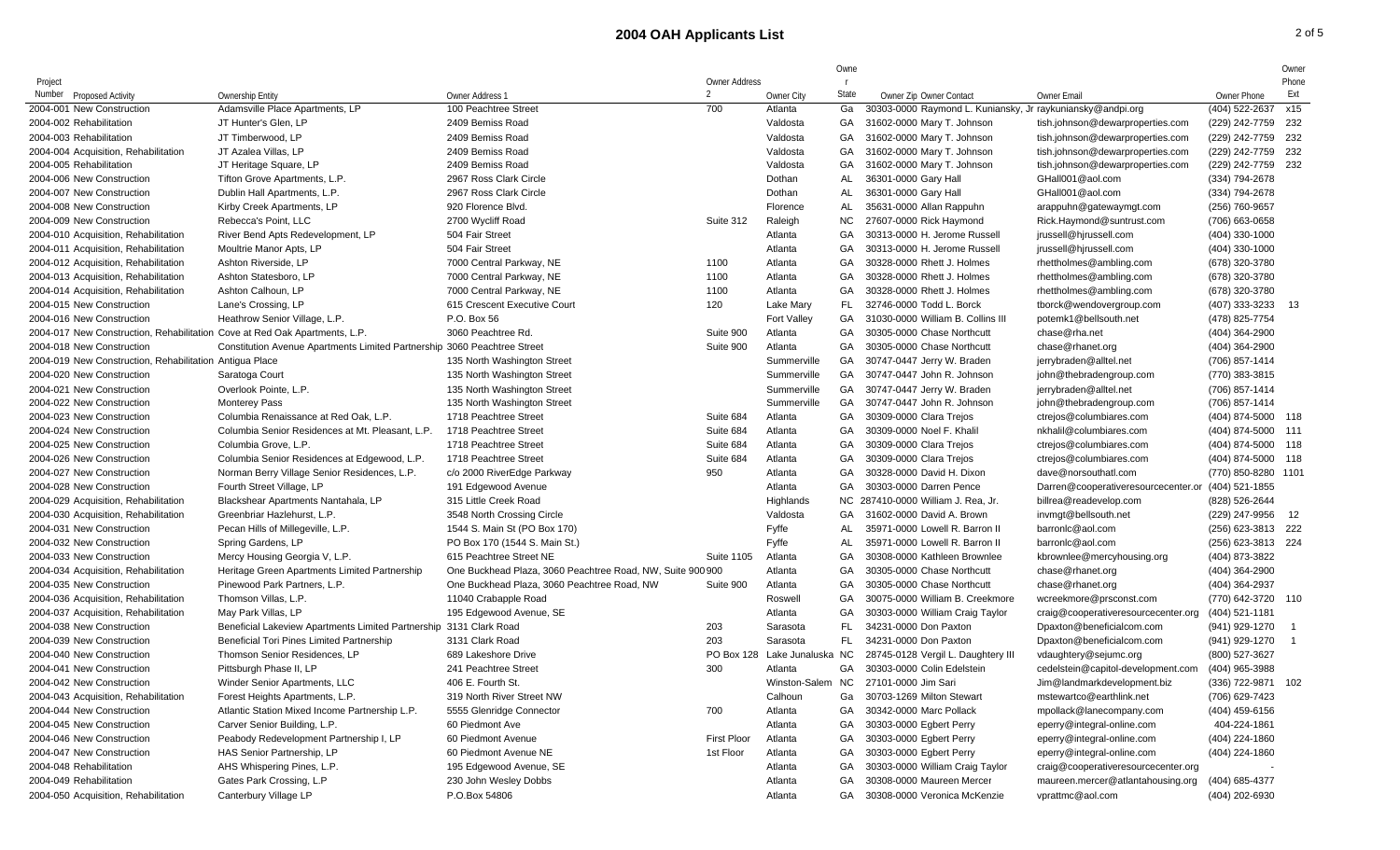## **2004 OAH Applicants List** 3 of 5

| Owner Fax                              | Project<br>Number | Developer                                                                                        | Developer Contact                    | Developer Phone                  | Developer Fax                                                                                     | Developer Email | Developer Street                                               | Developer City       | Developer<br>State |
|----------------------------------------|-------------------|--------------------------------------------------------------------------------------------------|--------------------------------------|----------------------------------|---------------------------------------------------------------------------------------------------|-----------------|----------------------------------------------------------------|----------------------|--------------------|
|                                        |                   | (404) 420-3233 2004-001 Atlanta Neighborhood Development Partnership                             | Raymond L. Kuniansky, Jr             | (404) 522-2627                   | (404) 420-3233 raykuniansky@andpi.org                                                             |                 | 100 Peachtree Street                                           | Atlanta              | Ga                 |
|                                        |                   | (229) 247-1899 2004-002 JT Development, Inc.                                                     | Mary T. Johnson                      | (229) 242-7759                   | (229) 247-1899 tish.johnson@dewarproperties.com                                                   |                 | 2409 Bemiss Road                                               | Valdosta             | GA                 |
|                                        |                   |                                                                                                  |                                      |                                  |                                                                                                   |                 | 2409 Bemiss Road                                               |                      | GA                 |
|                                        |                   | (229) 247-1899 2004-003 JT Development, Inc.                                                     | Mary T. Johnson                      |                                  | (229) 242-7759 (229) 247-1899 tish.johnson@dewarproperties.com                                    |                 | 2409 Bemiss Road                                               | Valdosta             |                    |
|                                        |                   | (229) 247-1899 2004-004 JT Development, Inc.                                                     | Mary T. Johnson<br>Mary T. Johnson   | (229) 242-7759<br>(229) 242-7759 | (229) 247-1899 tish.johnson@dewarproperties.com                                                   |                 | 2409 Bemiss Road                                               | Valdosta<br>Valdosta | GA<br>GA           |
|                                        |                   | (229) 247-1899 2004-005 JT Development, Inc.                                                     |                                      |                                  | (229) 247-1899 tish.johnson@dewarproperties.com<br>(334) 794-2678 (334) 794-8148 GHall001@aol.com |                 | 2967 Ross Clark Circle                                         | Dothan               | AL                 |
|                                        |                   | (334) 794-8148 2004-006 Hall Group, LLC                                                          | Gary Hall                            |                                  |                                                                                                   |                 |                                                                | Dothan               | <b>AL</b>          |
|                                        |                   | (334) 794-8148 2004-007 Hall Group, LLC                                                          | <b>Gary Hall</b>                     |                                  | (334) 794-2678 (334) 794-8148 GHall001@aol.com                                                    |                 | 2967 Ross Clark Circle<br>920 Florence Blvd.                   | Florence             | <b>AL</b>          |
|                                        |                   | (256) 767-5804 2004-008 Gateway Construction Corporation                                         | Allan Rappuhn<br><b>Rick Haymond</b> | (256) 760-9657                   | (256) 767-5804 arappuhn@gatewaymgt.com                                                            |                 | 3211 Salem Road                                                | Pine Mountain        | GA                 |
|                                        |                   | (706) 663-0641 2004-009 Transom Development, Inc. (formerly) Regency Development Associates, Inc |                                      |                                  | (706) 663-0658 (706) 663-0641 rick.haymond@suntrust.com                                           |                 | 504 Fair Street                                                |                      | GA                 |
|                                        |                   | (404) 330-0890 2004-010 Russell New Urban Development, LLC                                       | H. Jerome Russell                    |                                  | (404) 330-1000 (404) 330-0890 jrussell@hjrussell.com                                              |                 |                                                                | Atlanta              |                    |
|                                        |                   | (404) 330-0890 2004-011 Russell New Urban Development, LLC                                       | H. Jerome Russell                    |                                  | (404) 330-1000 (404) 330-0890 jrussell@hjrussell.com                                              |                 | 504 Fair Street, S.W.                                          | Atlanta              | GA                 |
|                                        |                   | (770) 804-0209 2004-012 Preservation First Development Company, LLC                              | Rhett J. Holmes                      |                                  | (678) 320-3780 (770) 804-0209 rhettholmes@ambling.com                                             |                 | 7000 Central Parkway, NE                                       | Atlanta              | GA                 |
|                                        |                   | (770) 804-0209 2004-013 Preservation First Development Company, LLC                              | Rhett J. Holmes                      |                                  | (678) 320-3780 (770) 804-0209 rhettholmes@ambling.com                                             |                 | 7000 Central Parkway, NE                                       | Atlanta              | GA                 |
|                                        |                   | (770) 804-0209 2004-014 Preservation First Development Company, LLC                              | Rhett J. Holmes                      |                                  | (678) 320-3780 (770) 804-0209 rhettholmes@ambling.com                                             |                 | 7000 Central Parkway, NE                                       | Atlanta              | GA                 |
|                                        |                   | (407) 333-3919 2004-015 Wendover Georgia, Inc.                                                   | Todd L. Borck                        |                                  | (407) 333-3233 (407) 333-3919 tborck@wendovergroup.com                                            |                 | 615 Crescent Executive Court                                   | Lake Mary            | FL.                |
|                                        |                   | (478) 825-0999 2004-016 Potemkin Magita Development, Inc.                                        | William B. Collins III               |                                  | (478) 825-7754 (478) 825-0999 potemk1@bellsouth.net                                               |                 | P.O. Box 56                                                    | Fort Valley          | GA                 |
|                                        |                   | (404) 760-3443 2004-017 Washington Oak Development, LLC c/o RHA Housing, Inc.                    | <b>Chase Northcutt</b>               |                                  | (404) 364-2900 (404) 760-3443 chase @rhanet.org                                                   |                 | 3060 Peachtree Road, NW                                        | Atlanta              | GA                 |
|                                        |                   | (404) 760-3443 2004-018 Constitution Avenue Development, LLC c/o RHA Housing, Inc.               | <b>Chase Northcutt</b>               |                                  | (404) 364-2900 (404) 764-3443 chase@rhanet.org                                                    |                 | 3060 Peachtree Street                                          | Atlanta              | GA                 |
| (706) 857-2919 2004-019 Jerry Braden   |                   |                                                                                                  | Jerry Braden                         |                                  | (706) 857-1414 (706) 857-2919 jerrybraden@alltel.net                                              |                 | 135 North Washington Street                                    | Summerville          | GA                 |
| (706) 857-2919 2004-020 Jerry Braden   |                   |                                                                                                  | Jerry Braden                         |                                  | (706) 857-1414 (706) 857-2919 jerrybraden@alltel.net                                              |                 | 135 North Washington Street                                    | Summerville          | GA                 |
| (706) 857-2919 2004-021 Jerry Braden   |                   |                                                                                                  | Jerry Braden                         |                                  | (706) 857-1414 (706) 857-2919 jerrybraden@alltel.net                                              |                 | 135 North Washington Street                                    | Summerville          | GA                 |
| (706) 857-2919 2004-022 Jerry Braden   |                   |                                                                                                  | Jerry Braden                         |                                  | (706) 857-1414 (706) 857-2919 jerrybraden@alltel.net                                              |                 | 135 North Washington Street                                    | Summerville          | GA                 |
|                                        |                   | (404) 874-0999 2004-023 Affordable Housing Partnership, inc. (DBA Columbia Residential, LLC)     | Noel Khalil                          |                                  | (404) 874-5000 (404) 874-0999 nkhalil@columbiares.com                                             |                 | 1718 Peachtree Street                                          | Atlanta              | GA                 |
|                                        |                   | (404) 874-0999 2004-024 Affordable Housing Partnership, Inc. (DBA Columbia Residential)          | Noel F. Khalil                       |                                  | (404) 874-5000 (404) 874-0999 nkhalil@columbiares.com                                             |                 | 1718 Peachtree Street                                          | Atlanta              | GA                 |
|                                        |                   | (404) 874-0999 2004-025 Affordable Housing Partnership, Inc.(DBA Columbia Residential, LLC)      | Noel F. Khalil                       |                                  | (404) 874-5000 (404) 874-0999 nkhalil@columbiares.com                                             |                 | 1718 Peachtree Street                                          | Atlanta              | GA                 |
|                                        |                   | (404) 874-0999 2004-026 Affordable Housing Partnership, Inc. (DBA Columbia Residential, LLC)     | Noel F. Khalil                       |                                  | (404) 874-5000 (404) 874-0999 nkhalil@columbiares.com                                             |                 | 1718 Peachtree Street                                          | Atlanta              | GA                 |
|                                        |                   | (770) 850-8230 2004-027 NS Development, LLC                                                      | William E. Johnston                  |                                  | (912) 354-6096 (912) 352-3451 billj@norsouth.com                                                  |                 | 329 Commercial Drive                                           | Savannah             | GA                 |
|                                        |                   | (404) 521-2355 2004-028 Cooperative Resource Center                                              | William Craig Taylor                 |                                  | (404) 521-1181 (404) 521-2355 craig@cooperativeresourcecenter.org                                 |                 | 191 Edgewood Avenue                                            | Atlanta              | GA                 |
|                                        |                   | (828) 526-2540 2004-029 Nantahala Housing, LLC                                                   | William J. Rea, Jr.                  |                                  | (828) 526-2644 (828) 526-2540 billrea@readevelop.com                                              |                 | 315 Little Creek Road                                          | Highlands            | <b>NC</b>          |
|                                        |                   | (229) 245-1173 2004-030 Hazlehurst Developer, Inc.                                               | David A. Brown                       |                                  | (229) 244-0644 (229) 245-1173 invmgt@bellsouth.net                                                |                 | 3548 North Crossing Circle                                     | Valdosta             | GA                 |
|                                        |                   | (256) 623-8471 2004-031 Vantage Development, LLC/Lowell R. Barron II                             | Lowell R. Barron II                  | (256) 623-3813 (256) 623-8471    |                                                                                                   |                 | 1544 S. Main St. (PO Box 170)                                  | Fyffe                | <b>AL</b>          |
|                                        |                   | (256) 623-8471 2004-032 Barron Development, Inc.                                                 | Lowell R. Barron II                  |                                  | (256) 623-3813 (256) 623-8471 barronlc@aol.com                                                    |                 | PO Box 170 (1544 S. Main St.)                                  | Fyffe                | <b>AL</b>          |
|                                        |                   | (404) 873-3889 2004-033 Mercy Housing SouthEast                                                  | Melody Olson                         | (404) 873-3827                   | (404) 873-3889 molson@mercyhousing.org                                                            |                 | 615 Peachtree Street NE                                        | Atlanta              | GA                 |
|                                        |                   | (404) 760-3443 2004-034 Heritage Green Development, L.L.C.                                       | <b>Chase Northcutt</b>               |                                  | (404) 364-2900 (404) 760-3443 chase@rhanet.org                                                    |                 | One Buckhead Plaza, 3060 Peachtree Road, NW, Suite 900 Atlanta |                      | GA                 |
|                                        |                   | (404) 760-3443 2004-035 Park-Hammond Developer, LLC                                              | Gary R. Hammond, Jr.                 |                                  | (770) 481-0855 (770) 481-0854 grh@grhco.com                                                       |                 | 7000 Peachtree Dunwoody Road                                   | Atlanta              | GA                 |
|                                        |                   | (770) 642-3726 2004-036 Foundation Development, LLC                                              | Daniel W. Muccio                     |                                  | (770) 642-3720 (770) 642-3726 dmuccio@prsconst.com                                                |                 | 11040 Crabapple Road                                           | Roswell              | GA                 |
|                                        |                   | (404) 521-2355 2004-037 Affordable Housing Solutions, Inc.                                       | William Craig Taylor                 |                                  | (404) 521-2355 craig@cooperativeresourcecenter.org                                                |                 | 195 Edgewood Avenue, SE                                        | Atlanta              | GA                 |
|                                        |                   | (941) 929-1271 2004-038 ND Beneficial Development, LLC                                           | Don Paxton                           |                                  | (941) 929-1270 (941) 929-1271 Dpaxton@beneficialcom.com                                           |                 | 3131 Clark Road                                                | Sarasota             | Ga                 |
|                                        |                   | (941) 929-1271 2004-039 ND Beneficial Development, LLC                                           | Don Paxton                           |                                  | (941) 929-1270 (941) 929-1271 Dpaxton@beneficialcom.com                                           |                 | 3131 Clark Road                                                | Sarasota             | Ga                 |
|                                        |                   | (828) 452-4332 2004-040 Thomson Senior Development Company, LLC                                  | Vergil L. Daughtery III              |                                  | (800) 527-3627 (828) 452-4332 vdaughtery@sejumc.org                                               |                 | 689 Lakeshore Drive                                            | Lake Junaluska       | <b>NC</b>          |
|                                        |                   | (404) 965-3946 2004-041 CHP Housing Development, LLC                                             | Colin Edelstein                      | (404) 965-3988                   | (404) 965-3946 cedelstein@capitol-development.com                                                 |                 | 241 Peachtree Street                                           | Atlanta              | GA                 |
| (336) 722-3603 2004-042 Archetype, LLC |                   |                                                                                                  | DeWayne H. Anderson                  |                                  | (336) 722-9871 (336) 722-3603 dewayne@las-rehab.com                                               |                 | 406 E. Fourth St.                                              | Winnston-Salem       | <b>NC</b>          |
|                                        |                   | (706) 629-0400 2004-043 Milton Stewart Properties, LLC                                           | <b>Milton Stewart</b>                |                                  | (706) 629-7423 (706) 629-0400 mstewart@earthlink.net                                              |                 | 319 North River Street NW                                      | Calhoun              | Ga                 |
|                                        |                   | (404) 459-6248 2004-044 Lane Affordable Housing Corporation                                      | Marc Pollack                         | (404) 459-6156                   | 404.459.6248 mpollack@lanecompany.com                                                             |                 | 5555 Glenridge Connector                                       | Atlanta              | GA                 |
|                                        |                   | 404-224-1898 2004-045 Carver Redevelopment LLC                                                   | <b>Egbert Perry</b>                  |                                  | (404) 224-1861 (404) 224-1898 eperry@integral-online.com                                          |                 | 60 Piedmont Ave                                                | Atlanta              | Ga                 |
|                                        |                   | (404) 224-1898 2004-046 Integral Properties                                                      | <b>Egbert Perry</b>                  |                                  | (404) 224-1860 (404) 224-1898 eperry@integral-online.com                                          |                 | 60 Piedmont Ave                                                | Atlanta,             | GA                 |
|                                        |                   | (404) 224-1899 2004-047 Integral Properties, LLC                                                 | <b>Egbert Perry</b>                  |                                  | (404) 224-1860 (404) 224-1899 eperry@integral-online.com                                          |                 | 60 Piedmont Avenue NE                                          | Atlanta              | GA                 |
|                                        |                   | (404) 521-2355 2004-048 Affordable Housing Solutions, Inc.                                       | Craig Taylor                         |                                  | (404) 521-1181 (404) 521-2355 craig@cooperativeresourcecenter.org                                 |                 | 195 Edgewood Avenue                                            | Atlanta              | GA                 |
|                                        |                   | (404) 332-0087 2004-049 Lane Affordable Housing Corporation                                      | Marc Pollack                         |                                  | (404) 459-6156 (404) 459-6248 mpollack@lanecompany.com                                            |                 | 5555 Glenridge Connector                                       | Atlanta              | GA                 |
|                                        |                   | (770) 435-0496 2004-050 Canterbury Affordable Housing Inc.                                       | Veronica McKenzie                    |                                  | (404) 202-6930 (770) 435-0496 vprattmc@aol.com                                                    |                 | P.O.Box 54806                                                  | Atlanta              | GA                 |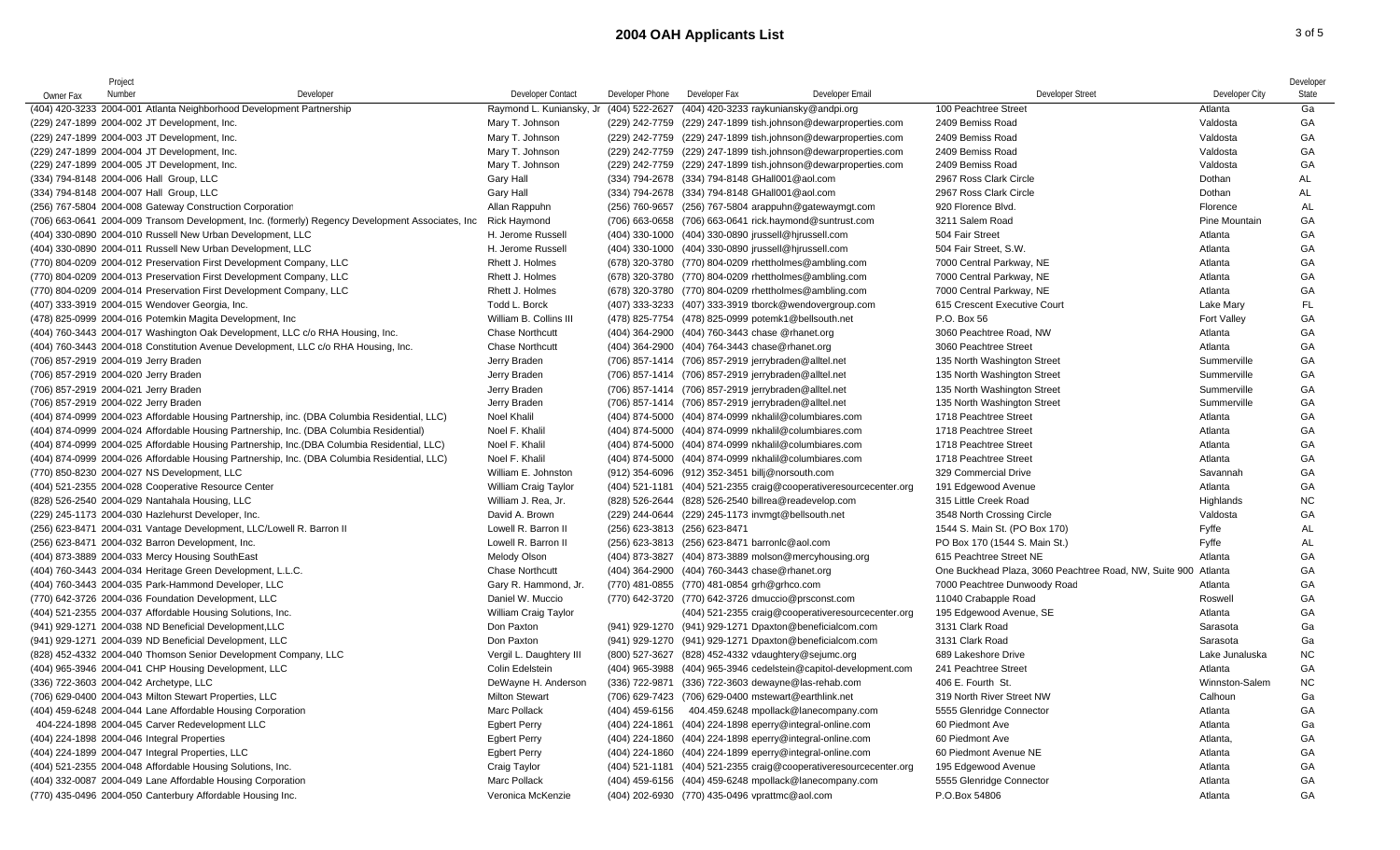## **2004 OAH Applicants List** 4 of 5

|                                 |             |                               |              |                |                |                |              |                    |             |          |                | Total          |                | Total    | Site A US                        | Site A Ga | Site A Ga      | Site B US       | Site B Ga |
|---------------------------------|-------------|-------------------------------|--------------|----------------|----------------|----------------|--------------|--------------------|-------------|----------|----------------|----------------|----------------|----------|----------------------------------|-----------|----------------|-----------------|-----------|
|                                 |             |                               | Total 0 Bdrm | Total 1 Bdrm   | Total 2 Bdrm   | Total 3 Bdrm   | Total 4 Bdrm | Develop-ment       |             |          |                | Residential Sq | Total Existing | Occupied | House                            | Senate    | House          | House           | Senate    |
| Developer Zip Site B Address    | Site B City | Site B Zip Code Site B County | Units        | Units          | Units          | Units          | Units        | Costs              | Res'l Units | LI Units | Total Sq Ft    | - Ft           | Units          | Units    | <b>District</b>                  | District  | District       | <b>District</b> | District  |
| 30303-0000                      |             |                               |              | 42             | 84             | 42             |              | 15720434           | 166         | 126      | 199729         | 194796         |                |          | -5                               | 38        | 44             |                 |           |
| 31602-0000                      |             |                               |              | 24             | 24             |                |              | 3024000            | 47          | 47       | 36852          | 34997          | 48             | 45       | $\overline{2}$                   | 11        | 179            |                 |           |
| 31602-0000 1220 Sussex          | Tifton      | 31794-0000 Tift               |              | 16             | 16             |                |              | 7560000            | 118         | 118      | 102981         | 100152         | 120            | 114      | 3                                | 13        | 138            | $\overline{c}$  | 13        |
| 31602-0000 750 Sunset Boulevard | Jesup       | 31545-0000 Wayne              |              |                | $\overline{4}$ |                |              | 6706100            | 75          | 75       | 62916          | 59048          | 12             | 12       |                                  | 19        | 169            |                 | 6         |
| 31602-0000                      |             |                               |              | 24             |                |                |              | 1512000            | 24          | 24       | 17533          | 16776          | 24             | 24       | $\overline{2}$<br>$\overline{2}$ | 11        | 164            |                 |           |
| 36301-0000                      |             |                               |              | 24             | 48             | 24             |              | 7772238            | 96          | 76       | 100641         | 98757          |                |          | 3                                | 13        | 131            |                 |           |
| 36301-0000                      |             |                               |              | 16             | 32             | 16             |              | 5190011            | 64          | 51       | 66220          | 64336          |                |          | $\overline{2}$                   | 20        | 119            |                 |           |
| 35630-0000                      |             |                               |              | 8<br>16        | 32<br>38       | 16<br>32       |              | 4922970            | 56          | 44<br>77 | 65935          | 64152          |                |          | $\overline{2}$                   | 11        | 141            |                 |           |
| 31822-4333<br>30313-0000        |             |                               |              | 20             | 24             | 24             | 8            | 7244391<br>5321190 | 86<br>76    | 76       | 89177<br>66988 | 87200<br>63488 | 76             | 69       | 3                                | 13<br>25  | 156<br>94      |                 |           |
| 30313-0000                      |             |                               |              |                | 48             | 32             |              | 7227485.4          |             | 80       | 63680          | 63680          | 80             | 68       | $\overline{2}$                   | 11        | 140            |                 |           |
| 30328-0000                      |             |                               |              | 8              | 31             | 30             | 6            | 6743318            | 80<br>75    | 75       | 71768          | 70982          | 75             | 67       | 8                                | 27        | 126            |                 |           |
|                                 |             |                               |              | 96             | $\overline{2}$ |                |              |                    | 98          | 98       |                | 57818          | 98             | 85       | 12                               |           | 146            |                 |           |
| 30328-0000<br>30328-0000        |             |                               |              | 49             | 22             | -5             |              | 7084115<br>5195584 | 76          | 76       | 67649<br>54588 | 52208          | 76             | 74       | -9                               | 51        | 10             |                 |           |
| 32746-0000                      |             |                               |              | 24             | 48             | 36             |              | 9378307            | 108         | 86       | 115192         | 111192         |                |          | $\mathcal{P}$                    | 13        | 165            |                 |           |
| 31030-0000                      |             |                               |              | 8              | 38             | 6              |              | 4515099.163        | 51          | 51       | 62969          | 57095          |                |          | 3                                | 16        | 108            |                 |           |
| 30305-0000                      |             |                               |              | 16             | 72             | 56             |              | 16207447           | 142         | 142      | 180400         | 164000         | 127            | 104      | 5                                | 35        | 48             |                 |           |
| 30305-0000                      |             |                               |              |                | 126            | 42             |              | 16084169           | 166         | 166      | 194733         | 177030         |                |          | 13                               | 36        | 50             |                 |           |
| 30747-0447                      |             |                               |              | 36             | 36             |                |              | 6030000            | 72          | 57       | 66310          | 63360          |                |          | $\overline{2}$                   | 11        | 137            |                 |           |
| 30747-0447                      |             |                               |              | 24             | 24             |                |              | 4020000            | 48          | 38       | 44190          | 42240          |                |          | 11                               | 52        | 11             |                 |           |
| 30747-0447 Blackshear Road      | Cordele     | 31015-0000 Crisp              |              | 24             | 20             |                |              | 4690000            | 56          | 56       | 51230          | 49280          |                |          | 2                                | 13        | 132            | 2               | 13        |
| 30747-0447                      |             |                               |              | 28             | 32             |                |              | 5052800            | 60          | 60       | 55230          | 53280          |                |          | -9                               | 24        | 95             |                 |           |
| 30309-0000                      |             |                               |              |                | 87             | 43             |              | 13980466           | 130         | 130      | 156635         | 142395         |                |          | -5                               | 35        | 48             |                 |           |
| 30309-0000                      |             |                               |              | 77             |                |                |              | 7787520            | 77          | 77       | 73125          | 58500          |                |          |                                  | 36        | 49             |                 |           |
| 30309-0000                      |             |                               |              | 14             | 84             | 40             |              | 14799909           | 138         | 96       | 161612         | 142920         |                |          |                                  | 39        | 43             |                 |           |
| 30309-0000                      |             |                               |              | 70             | 66             |                |              | 14770523           | 135         | 135      | 142470         | 113976         |                |          | -5                               | 40        | 59             |                 |           |
| 31406-0000                      |             |                               |              | 48             | 71             |                |              | 10971858           | 117         | 93       | 112145         | 93645          |                |          | -5                               | 35        | 48             |                 |           |
| 30303-0000                      |             |                               |              | 20             | 70             | 30             |              | 10559100           | 118         | 94       | 136500         | 132700         |                |          | 12                               | 46        | 75             |                 |           |
| 28741-0000                      |             |                               |              | 32             | 8              |                |              | 3161158            | 40          | 40       | 27888          | 27888          | 40             | 40       | $\overline{2}$                   | 13        | 132            |                 |           |
| 31602-0000                      |             |                               |              | 28             | 44             | $\overline{4}$ |              | 6511975            | 75          | 75       | 62894          | 60576          | 76             | 69       |                                  | 19        | 121            |                 |           |
| 35971-0000                      |             |                               |              |                | 54             |                |              | 5397804            | 54          | 54       | 57493          | 42738          |                |          | 3                                | 25        | 94             |                 |           |
| 35971-0000                      |             |                               |              | 6              | 22             |                |              | 2456098            | 28          | 28       | 30572          | 28572          |                |          | 10                               | 20        | 144            |                 |           |
| 30308-0000                      |             |                               |              | 32             | 33             |                |              | 6058800            | 64          | 64       | 45600          | 45600          |                |          |                                  | 42        | 53             |                 |           |
| 30305-0000                      |             |                               | 4            | 56             | 41             | 8              |              | 11743432.95        | 109         | 87       | 95542          | 93942          | 109            | 31       | -5                               | 36        | 57             |                 |           |
| 30328-0000                      |             |                               |              | 30             | 80             | 38             |              | 12078181.9         | 148         | 133      | 152100         | 149600         |                |          |                                  | 27        | 125            |                 |           |
| 30075-0000                      |             |                               |              |                | 44             | 16             |              | 3540999            | 60          | 60       | 61400          | 59400          | 60             | 50       | 9                                | 24        | 124            |                 |           |
| 30303-0000                      |             |                               |              |                | 64             |                |              | 4798859            | 63          | 50       | 52560          | 50400          | 80             | 33       | 12                               | 22        | 98             |                 |           |
| 34231-0000                      |             |                               |              | 10             | 34             | 28             |              | 6457176            | 72          | 72       | 81540          | 79340          |                |          | 3                                | 19        | 120            |                 |           |
| 34231-0000                      |             |                               |              | $\overline{7}$ | 31             | 26             |              | 5766327            | 64          | 64       | 73920          | 17120          |                |          | -3                               | 20        | 103            |                 |           |
| 28745-0128                      |             |                               |              | 36             | 29             |                |              | 5370686            | 65          | 65       | 71100          | 53100          |                |          |                                  | 24        | -9             |                 |           |
| 30303-0000                      |             |                               |              | 90             | 60             |                |              | 14187127.5         | 150         | 120      | 140400         | 117000         |                |          |                                  | 36        | 49             |                 |           |
| 27101-0000                      |             |                               |              | 30             | 22             |                |              | 3721515            | 52          | 52       | 59978          | 56978          |                |          | q                                | 45        | 24             |                 |           |
| 30703-1269                      |             |                               |              | 20             | 30             |                |              | 3256300            | 50          | 40       | 42275          | 40075          | 50             | 47       | 9                                | 51        | 10             |                 |           |
| 30342-0000                      |             |                               |              | 17             | 97             | 16             |              | 15101980           | 130         | 103      | 126750         | 122500         |                |          |                                  | 39        | 49             |                 |           |
| 30303-0000                      |             |                               |              | 82             | 8              |                |              | 9130280            | 90          | 71       | 67460          | 67460          |                |          |                                  | 36        | 48             |                 |           |
| 30303-0000                      |             |                               |              | 48             | 101            | 33             |              | 15959763           | 182         | 109      | 282760         | 177290         |                |          |                                  | 15        | $\overline{0}$ |                 |           |
| 30303-0000                      |             |                               |              | 84             | 16             |                |              | 7498531.412        | 100         | 89       | 90000          | 70000          |                |          |                                  | 2         | 148            |                 |           |
| 30303-0000                      |             |                               |              | 8              | 32             |                |              | 3258973            | 40          | 31       | 37400          | 36000          | 40             | 31       |                                  | 10        | 59             |                 |           |
| 30342-0000                      |             |                               |              | 176            | 156            |                |              | 21446075           | 332         | 264      | 252240         | 224340         | 332            | 250      | -5                               | 38        | 44             |                 |           |
| 30308-0000 2295 Millerfield Rd  | Macon       | 31217-0000 Bibb               |              |                | $\overline{4}$ | 30             | 16           | 9209333            | 124         | 124      | 127929         | 127929         | 50             | 49       | 3                                | 26        | 124            | 3               | 26        |